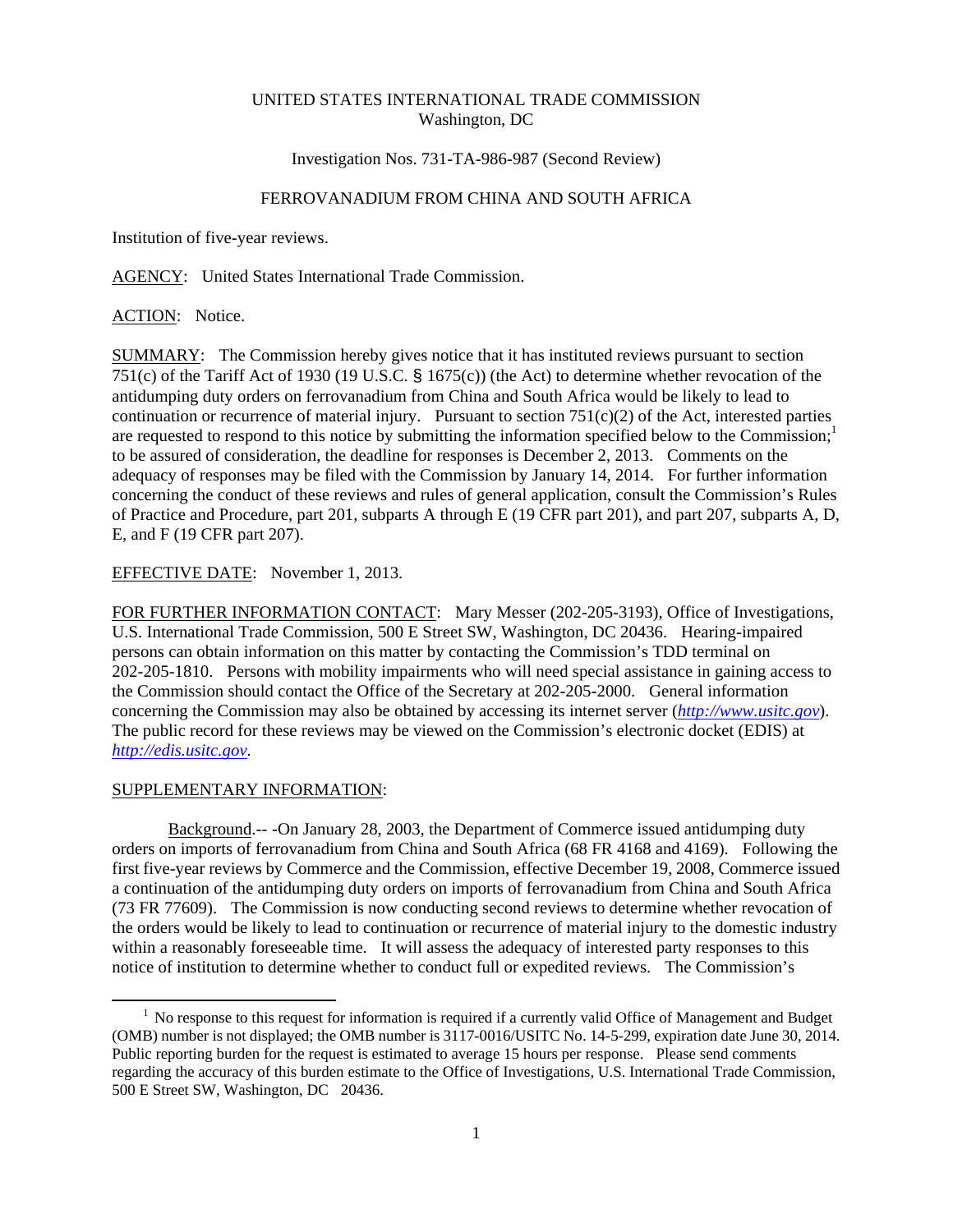determinations in any expedited reviews will be based on the facts available, which may include information provided in response to this notice.

Definitions.--The following definitions apply to these reviews:

- (1) *Subject Merchandise* is the class or kind of merchandise that is within the scope of the five-year reviews, as defined by the Department of Commerce.
- (2) The *Subject Countries* in these reviews are China and South Africa.
- (3) The *Domestic Like Product* is the domestically produced product or products which are like, or in the absence of like, most similar in characteristics and uses with, the *Subject Merchandise*. In its original determinations and its first full five-year review determinations, the Commission found a single *Domestic Like Product* consisting of ferrovanadium of all grades coextensive with Commerce's scope.
- (4) The *Domestic Industry* is the U.S. producers as a whole of the *Domestic Like Product*, or those producers whose collective output of the *Domestic Like Product* constitutes a major proportion of the total domestic production of the product. In its original determinations, the Commission defined a single *Domestic Industry* consisting of the U.S. producers of ferrovanadium, i.e., Bear Metallurgical Co. (Bear), Shieldalloy Metallurgical Corp. (now known as Metvan), and International Specialties Alloys. In its first full five-year review determinations, the Commission defined the *Domestic Industry* as all U.S. producers of the *Domestic Like Product*, namely Bear and Metvan. The Commission did not include tollees U.S. Vanadium Corp. (now known as Stratcor) and Gulf Chemical & Metallurgical Corp. in the *Domestic Industry* in its original determinations or first full five-year review determinations.
- (5) An *Importer* is any person or firm engaged, either directly or through a parent company or subsidiary, in importing the *Subject Merchandise* into the United States from a foreign manufacturer or through its selling agent.

Participation in the reviews and public service list.--Persons, including industrial users of the *Subject Merchandise* and, if the merchandise is sold at the retail level, representative consumer organizations, wishing to participate in the reviews as parties must file an entry of appearance with the Secretary to the Commission, as provided in section 201.11(b)(4) of the Commission's rules, no later than 21 days after publication of this notice in the *Federal Register*. The Secretary will maintain a public service list containing the names and addresses of all persons, or their representatives, who are parties to the reviews.

Former Commission employees who are seeking to appear in Commission five-year reviews are advised that they may appear in a review even if they participated personally and substantially in the corresponding underlying original investigation. The Commission's designated agency ethics official has advised that a five-year review is not considered the "same particular matter" as the corresponding underlying original investigation for purposes of 18 U.S.C. § 207, the post employment statute for Federal employees, and Commission rule 201.15(b) (19 CFR § 201.15(b)), 73 FR 24609 (May 5, 2008). This advice was developed in consultation with the Office of Government Ethics. Consequently, former employees are not required to seek Commission approval to appear in a review under Commission rule 19 CFR § 201.15, even if the corresponding underlying original investigation was pending when they were Commission employees. For further ethics advice on this matter, contact Carol McCue Verratti, Deputy Agency Ethics Official, at 202-205-3088.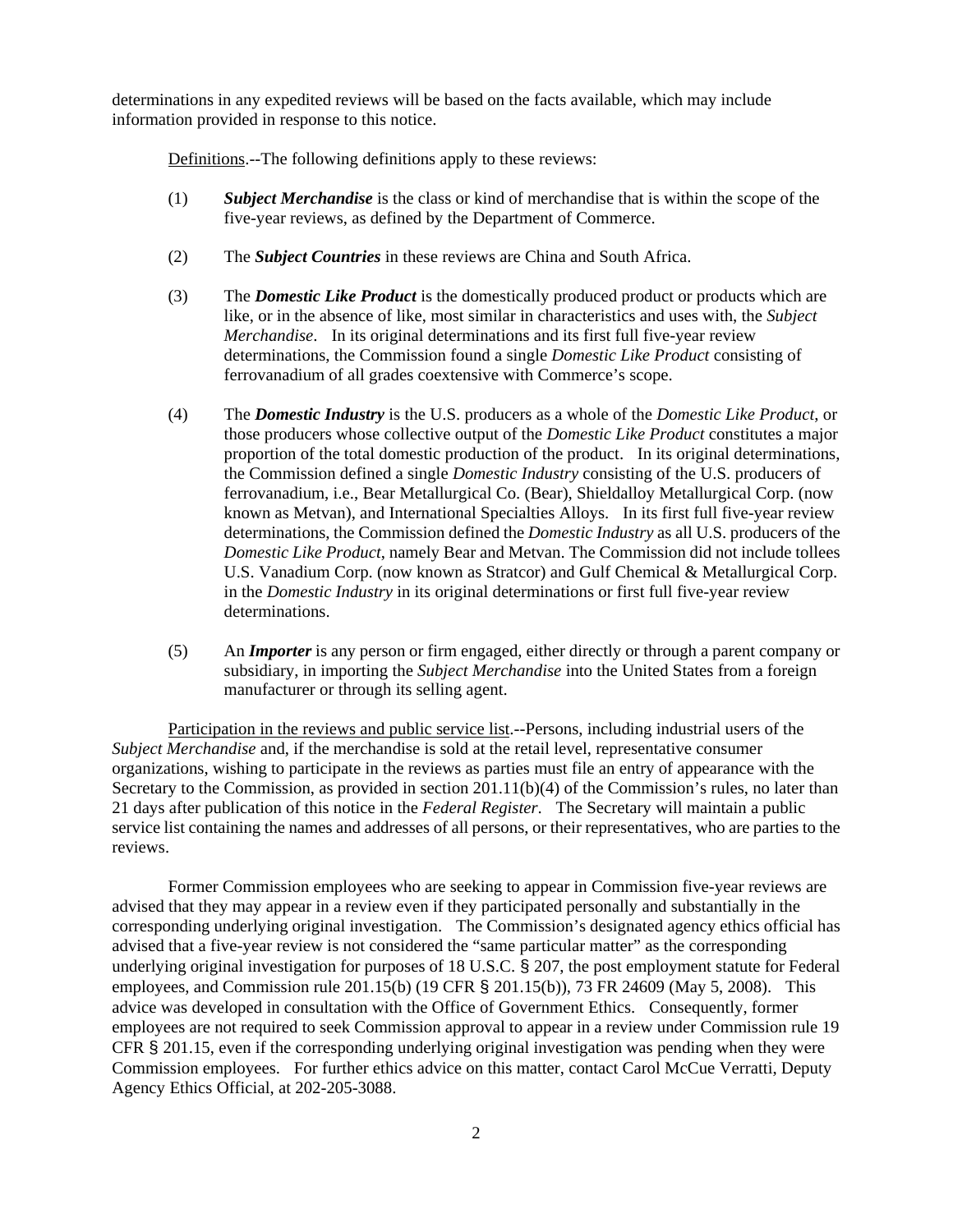Limited disclosure of business proprietary information (BPI) under an administrative protective order (APO) and APO service list.--Pursuant to section 207.7(a) of the Commission's rules, the Secretary will make BPI submitted in these reviews available to authorized applicants under the APO issued in the reviews, provided that the application is made no later than 21 days after publication of this notice in the *Federal Register*. Authorized applicants must represent interested parties, as defined in 19 U.S.C. § 1677(9), who are parties to the reviews. A separate service list will be maintained by the Secretary for those parties authorized to receive BPI under the APO.

Certification.--Pursuant to section 207.3 of the Commission's rules, any person submitting information to the Commission in connection with these reviews must certify that the information is accurate and complete to the best of the submitter's knowledge. In making the certification, the submitter will be deemed to consent, unless otherwise specified, for the Commission, its employees, and contract personnel to use the information provided in any other reviews or investigations of the same or comparable products which the Commission conducts under Title VII of the Act, or in internal audits and investigations relating to the programs and operations of the Commission pursuant to 5 U.S.C. Appendix 3.

Written submissions.--Pursuant to section 207.61 of the Commission's rules, each interested party response to this notice must provide the information specified below. The deadline for filing such responses is December 2, 2013. Pursuant to section 207.62(b) of the Commission's rules, eligible parties (as specified in Commission rule  $207.62(b)(1)$ ) may also file comments concerning the adequacy of responses to the notice of institution and whether the Commission should conduct expedited or full reviews. The deadline for filing such comments is January 14, 2014. All written submissions must conform with the provisions of sections 201.8 and 207.3 of the Commission's rules and any submissions that contain BPI must also conform with the requirements of sections 201.6 and 207.7 of the Commission's rules. Regarding electronic filing requirements under the Commission's rules, see also the Commission's *Handbook on E-Filing*, available on the Commission's website at *http://edis.usitc.gov*. Also, in accordance with sections 201.16(c) and 207.3 of the Commission's rules, each document filed by a party to the reviews must be served on all other parties to the reviews (as identified by either the public or APO service list as appropriate), and a certificate of service must accompany the document (if you are not a party to the reviews you do not need to serve your response).

Inability to provide requested information.--Pursuant to section 207.61(c) of the Commission's rules, any interested party that cannot furnish the information requested by this notice in the requested form and manner shall notify the Commission at the earliest possible time, provide a full explanation of why it cannot provide the requested information, and indicate alternative forms in which it can provide equivalent information. If an interested party does not provide this notification (or the Commission finds the explanation provided in the notification inadequate) and fails to provide a complete response to this notice, the Commission may take an adverse inference against the party pursuant to section 776(b) of the Act (19 U.S.C. § 1677e(b)) in making its determinations in the reviews.

INFORMATION TO BE PROVIDED IN RESPONSE TO THIS NOTICE OF INSTITUTION: If you are a domestic producer, union/worker group, or trade/business association; import/export *Subject Merchandise* from more than one *Subject Country*; or produce *Subject Merchandise* in more than one *Subject Country*, you may file a single response. If you do so, please ensure that your response to each question includes the information requested for each pertinent *Subject Country.* As used below, the term "firm" includes any related firms.

(1) The name and address of your firm or entity (including World Wide Web address) and name, telephone number, fax number, and E-mail address of the certifying official.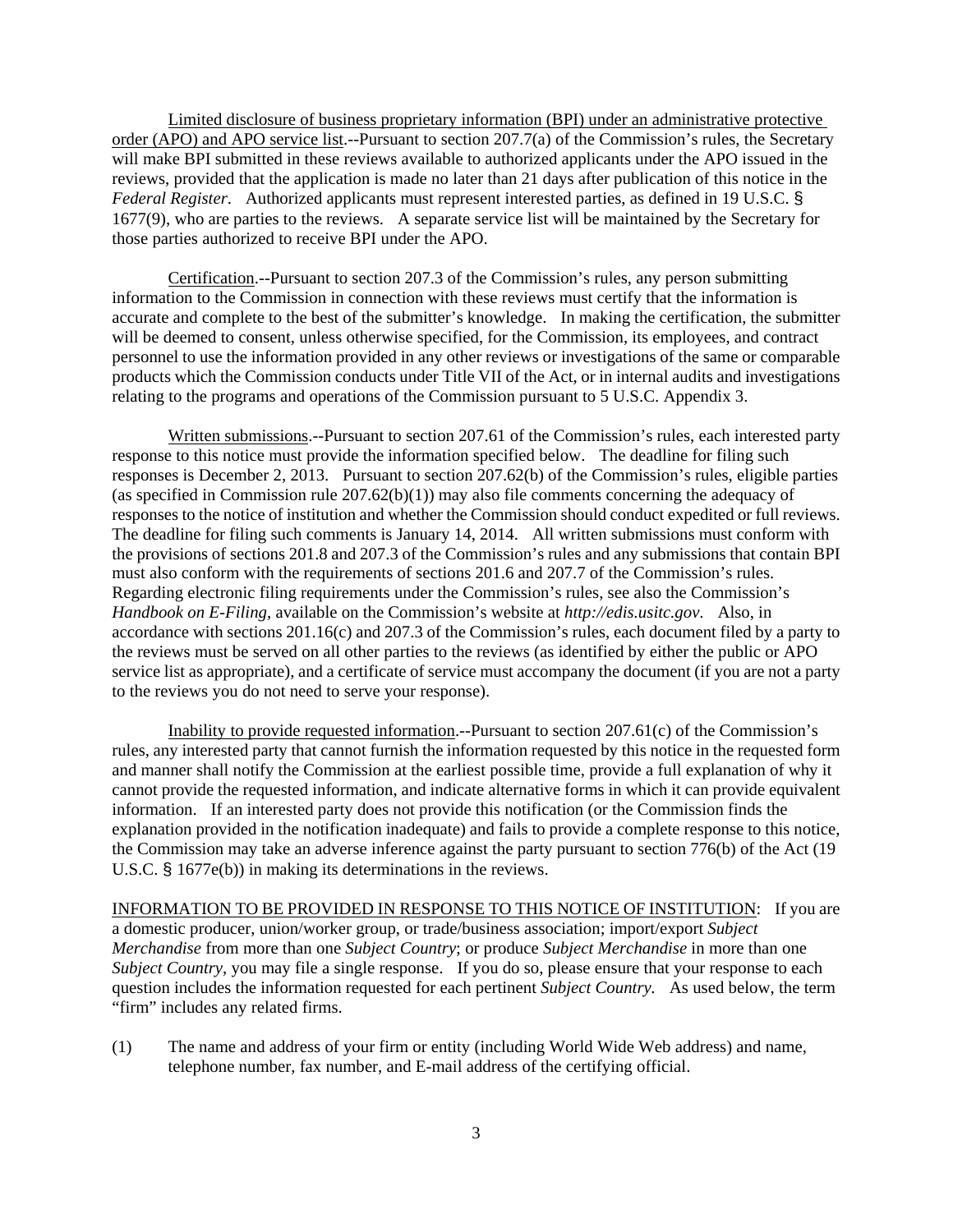- (2) A statement indicating whether your firm/entity is a U.S. producer of the *Domestic Like Product*, a U.S. union or worker group, a U.S. importer of the *Subject Merchandise*, a foreign producer or exporter of the *Subject Merchandise*, a U.S. or foreign trade or business association, or another interested party (including an explanation). If you are a union/worker group or trade/business association, identify the firms in which your workers are employed or which are members of your association.
- (3) A statement indicating whether your firm/entity is willing to participate in these reviews by providing information requested by the Commission.
- (4) A statement of the likely effects of the revocation of the antidumping duty orders on the *Domestic Industry* in general and/or your firm/entity specifically. In your response, please discuss the various factors specified in section 752(a) of the Act (19 U.S.C. § 1675a(a)) including the likely volume of subject imports, likely price effects of subject imports, and likely impact of imports of *Subject Merchandise* on the *Domestic Industry*.
- (5) A list of all known and currently operating U.S. producers of the *Domestic Like Product*. Identify any known related parties and the nature of the relationship as defined in section 771(4)(B) of the Act (19 U.S.C. § 1677(4)(B)).
- (6) A list of all known and currently operating U.S. importers of the *Subject Merchandise* and producers of the *Subject Merchandise* in each *Subject Country* that currently export or have exported *Subject Merchandise* to the United States or other countries after 2007.
- (7) A list of 3-5 leading purchasers in the U.S. market for the *Domestic Like Product* and the *Subject Merchandise* (including street address, World Wide Web address, and the name, telephone number, fax number, and E-mail address of a responsible official at each firm).
- (8) A list of known sources of information on national or regional prices for the *Domestic Like Product* or the *Subject Merchandise* in the U.S. or other markets.
- (9) If you are a U.S. producer of the *Domestic Like Product*, provide the following information on your firm's operations on that product during calendar year 2012, except as noted (report quantity data in pounds of contained vanadium and value data in U.S. dollars, f.o.b. plant). If you are a union/worker group or trade/business association, provide the information, on an aggregate basis, for the firms in which your workers are employed/which are members of your association.
	- (a) Production (quantity) and, if known, an estimate of the percentage of total U.S. production of the *Domestic Like Product* accounted for by your firm's(s') production;
	- (b) Capacity (quantity) of your firm to produce the *Domestic Like Product* (i.e., the level of production that your establishment(s) could reasonably have expected to attain during the year, assuming normal operating conditions (using equipment and machinery in place and ready to operate), normal operating levels (hours per week/weeks per year), time for downtime, maintenance, repair, and cleanup, and a typical or representative product mix);
	- (c) the quantity and value of U.S. commercial shipments of the *Domestic Like Product* produced in your U.S. plant(s);
	- (d) the quantity and value of U.S. internal consumption/company transfers of the *Domestic Like Product* produced in your U.S. plant(s); and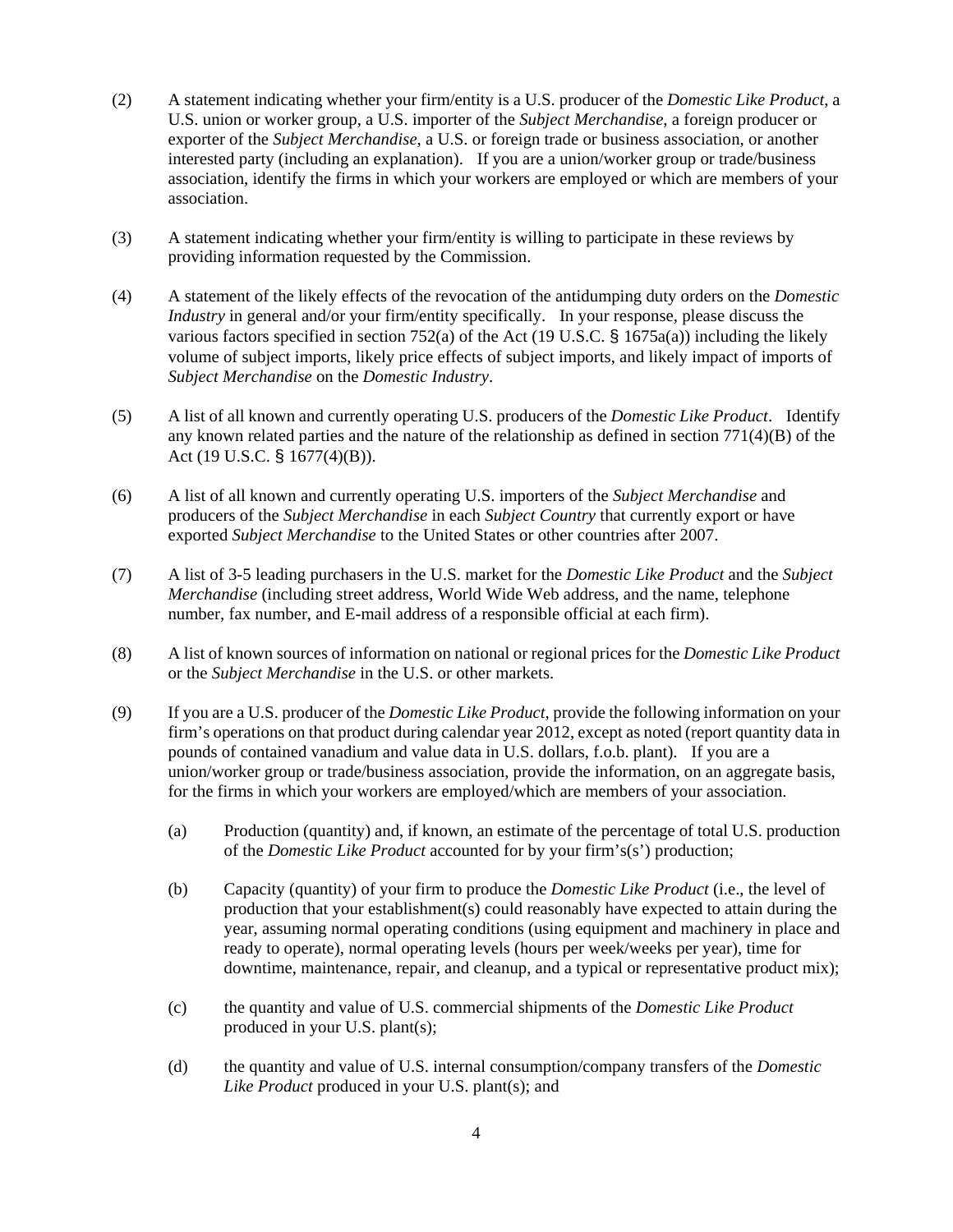- (e) the value of (i) net sales, (ii) cost of goods sold (COGS), (iii) gross profit, (iv) selling, general and administrative (SG&A) expenses, and (v) operating income of the *Domestic Like Product* produced in your U.S. plant(s) (include both U.S. and export commercial sales, internal consumption, and company transfers) for your most recently completed fiscal year (identify the date on which your fiscal year ends).
- (10) If you are a U.S. importer or a trade/business association of U.S. importers of the *Subject Merchandise* from the *Subject Country(ies)*, provide the following information on your firm's(s') operations on that product during calendar year 2012 (report quantity data in pounds of contained vanadium and value data in U.S. dollars). If you are a trade/business association, provide the information, on an aggregate basis, for the firms which are members of your association.
	- (a) The quantity and value (landed, duty-paid but not including antidumping duties) of U.S. imports and, if known, an estimate of the percentage of total U.S. imports of *Subject Merchandise* from each *Subject Country* accounted for by your firm's(s') imports;
	- (b) the quantity and value (f.o.b. U.S. port, including antidumping duties) of U.S. commercial shipments of *Subject Merchandise* imported from each *Subject Country*; and
	- (c) the quantity and value (f.o.b. U.S. port, including antidumping duties) of U.S. internal consumption/company transfers of *Subject Merchandise* imported from each *Subject Country*.
- (11) If you are a producer, an exporter, or a trade/business association of producers or exporters of the *Subject Merchandise* in the *Subject Country(ies)*, provide the following information on your firm's(s') operations on that product during calendar year 2012 (report quantity data in pounds of contained vanadium and value data in U.S. dollars, landed and duty-paid at the U.S. port but not including antidumping duties). If you are a trade/business association, provide the information, on an aggregate basis, for the firms which are members of your association.
	- (a) Production (quantity) and, if known, an estimate of the percentage of total production of *Subject Merchandise* in each *Subject Country* accounted for by your firm's(s') production;
	- (b) Capacity (quantity) of your firm(s) to produce the *Subject Merchandise* in each *Subject Country* (i.e., the level of production that your establishment(s) could reasonably have expected to attain during the year, assuming normal operating conditions (using equipment and machinery in place and ready to operate), normal operating levels (hours per week/weeks per year), time for downtime, maintenance, repair, and cleanup, and a typical or representative product mix); and
	- (c) the quantity and value of your firm's(s') exports to the United States of *Subject Merchandise* and, if known, an estimate of the percentage of total exports to the United States of *Subject Merchandise* from each *Subject Country* accounted for by your firm's(s') exports.
- (12) Identify significant changes, if any, in the supply and demand conditions or business cycle for the *Domestic Like Product* that have occurred in the United States or in the market for the *Subject Merchandise* in each *Subject Country* after 2007, and significant changes, if any, that are likely to occur within a reasonably foreseeable time. Supply conditions to consider include technology; production methods; development efforts; ability to increase production (including the shift of